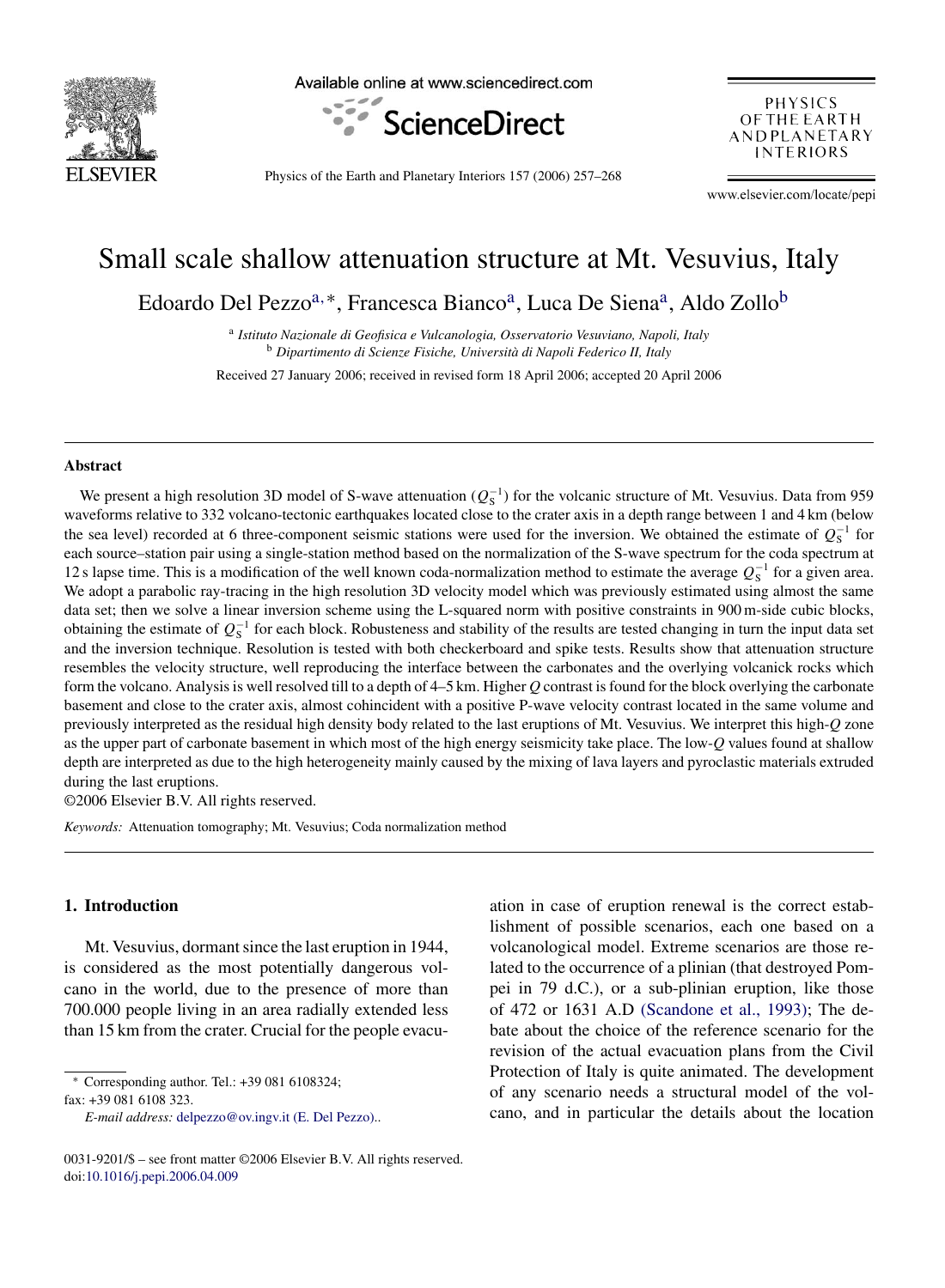and the volume of the possible magma patches underneath.

Geophysics, and in particular seismology, provide useful tools for partially answering to this question. TO-MOVES results (see the book by [Capuano et al. \(2003\)](#page-11-0) and the numerous references therein) have provided the clearest picture actually available of the geological structure underneath Mt. Vesuvius. The most important result from TOMOVES is the existence of a magma sill at 8– 10 km depth, inferred by the presence of a P to S conversion at a reflecting interface representing the top of this sill. Lateral extension is not well defined even though it is thought wide enough to reach the border of Campi Flegrei volcano, located about 20 km Eastward.

First-P arrival times from The TOMOVES project also provided refined 2D and 3D P-velocity models for the upper 4–5 km underneath the whole Campanian Plain [Zollo et al. \(2002\)](#page-11-0) and [Lomax et al. \(2001\). T](#page-11-0)he inferred 2D images of Mt. Vesuvius and Campanian Plain show a sharp P-velocity increase at a depth range of 2000– 3000 m. This is attributed to a vertical transition between the Plio-quaternary volcano-sedimentary sequence and Mesozoic limestone basement. The limestone top appears to have an irregular shape and generally dips from the edges of the Campanian Plain toward the Mt. Vesuvius volcano, consistently with the Bouguer anomalies pattern [Cassano and La Torre \(1987\)](#page-11-0) and [Berrino et al.](#page-11-0) [\(1993\).](#page-11-0)

Recently, the last 5 km underneath the ground level have been investigated by tomographic inversion of first-P arrival times from microearthquakes [\(Scarpa et al.,](#page-11-0) [2002\)](#page-11-0) reaching a resolution of about 300–500 m. Results from this study allowed for a precise relocation of the local seismicity, almost all of volcano-tectonic type, in two space clusters separated by a zone of positive  $V_p$ contrast; the main results are: (a) the presence of a high *<sup>V</sup>*<sup>p</sup> velocity body beneath the crater, surrounded laterally by lower P-velocity volcanic rocks; and (b) the carbonate basement at 2–2.5 km beneath the sea-level (consistent with TOMOVES active seismic data modeling), at the top of which almost all the high energy and stress-drop seismicity [\(Del Pezzo et al., 2004\)](#page-11-0) is located in axis with the crater. At the border of carbonate basement with the overlying volcanic structures the maximum magnitude earthquake ever recorded at Mt. Vesuvius in the last 40 years took place (October 9, 1999, *M* <sup>=</sup> <sup>3</sup>*.*6). [Zollo et](#page-11-0) al. [\(2002\)](#page-11-0) and [Scarpa et al. \(2002\),](#page-11-0) hereafter cited as SCA02, interpreted the tomographic structures inferred from active and passive seismic data in terms of the absence of any small magma chamber in the investigated depth range. A high  $V_p/V_s$  ratio in the upper layers (1 km below the topography) was related by SCA02 to the presence of a highly fractured aquifer, permeated by intense circulation of hot fluids.

In the present paper we add a new image of the volcanic shallow structure of Mt. Vesuvius, based on a total-*Q* tomographic model. We adopt a new technique to obtain the observables, based on the well known concept of coda-normalization [\(Aki, 1980\)](#page-11-0) applied to the single station estimate of total inverse-*Q* along the seismic path. We trace rays in the 3D velocity model of SCA02 and invert for total inverse-Q in cubic blocks with dimension of 900 m. The technique produce stable and robust results, which indicate a structure similar to (even though with less resolution of) that inferred by SCA02. We interpret the new image jointly with the velocity tomography, giving new insight on the shallow structure of Mt. Vesuvius.

## **2. Data and ray tracing**

We use the waveforms recorded at five digital, high dynamic (120 dB, gain ranging), 1 Hz , three component seismic stations with the addition of data from the analogical station OVO (66 dB dynamic range, three component), in operation since 1972 at the historical building of Vesuvius Observatory. Digital stations are sampled at 125 s.p.s. whereas at OVO the sampling rate is set at 100 s.p.s. Analog anti-aliasing filter with 25 Hz cut-off frequency operated on all the data logger prior to sampling. We selected for the present analysis 332 earthquakes on the base of the best signal to noise ratio, absence in the waveforms of spikes and other disturbances, and coda lasting at least till to 15 s lapse time from earthquake origin time. In doing this selection we implicitly restricted the magnitude in the range from 1.8 to 3.0, as in the coda of the earthquakes with  $M > 3.0$ small aftershocks are often present. The time period investigated is January–September 1999 and January– June 2000. The total number of waveforms resulted to be 959. In [Table 1](#page-2-0) station name and coordinates are reported.

Location of the 332 earthquakes ([Fig. 1\)](#page-2-0) was obtained with a non linear procedure which uses a gridsearch algorithm [\(Lomax et al., 2001\)](#page-11-0) using a 3D velocity model based on results by (SCA02) . Ray length range from 0.5 to 7 km, corresponding to S-travel times from 0.3 to 3.9 s. We used an approximate ray-tracing technique to compute wave trajectories in the same velocity model utilized in the location procedure. We numerically search for the best-adapted parabolas in the vertical plane connecting source and station, satisfying the Fermat's principle of minimum travel time [\(Fig. 2\).](#page-3-0) In this way we obtained an analytical representation of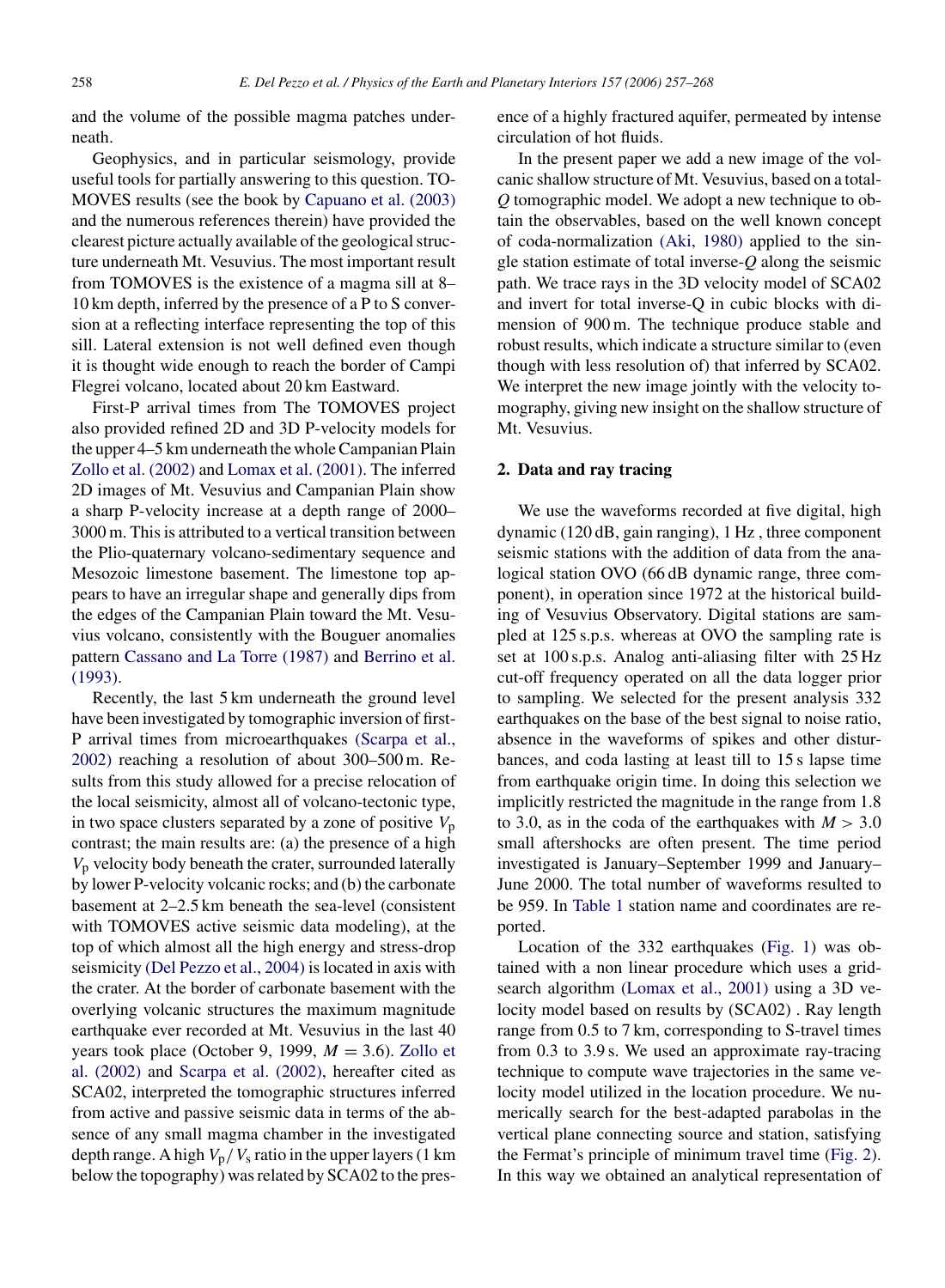<span id="page-2-0"></span>Table 1

| Station     | Latitude $(°)$ | Longitude $(°)$ | Altitude (a.s.l.) (km) | $x$ (km) | $y$ (km) |  |
|-------------|----------------|-----------------|------------------------|----------|----------|--|
| <b>BKEM</b> | 40.4909        | 14.2633         | 0.863                  | 5.41363  | 3.87329  |  |
| <b>FTCM</b> | 40.4778        | 14.2636         | 0.35                   | 5.42890  | 1.44879  |  |
| <b>BAFM</b> | 40.4872        | 14.2471         | 0.594                  | 3.10806  | 3.18792  |  |
| <b>SGVM</b> | 40.4906        | 14.2485         | 0.734                  | 3.30463  | 3.81697  |  |
| <b>BKNM</b> | 40.4977        | 14.2578         | 0.865                  | 4.61176  | 5.13175  |  |
| <b>OVO</b>  | 40.4965        | 14.2380         | 0.584                  | 1.92606  | 4.81669  |  |

the ray-paths (three coefficients for each ray) that served to save computer time in the inversion process. The parabola coefficients for each source–receiver pair have been stored in a data base, successively used for calculations.

# **3. Estimate of the path attenuation and inversion scheme**

The seismic total attenuation coefficient, proportional to  $Q_T^{-1}$ , the inverse total  $Q$ , is a parameter controlling the seismic energy density spectrum decay as a function of seismic energy density spectrum decay as a function of lapse time as

$$
E_{ij}(f,r) = S_i(f)\theta_{ij}(\vartheta,\phi)I_j(f)T_j(f)G_{ij}(r)
$$

$$
\times \exp\left(-2\pi f \frac{t_{ij}(r)}{Q_T^{ij}(r)}\right) \tag{1}
$$

where  $E(f, r)$  is the energy density spectrum and *f* is the frequency of the S-wave radiation emitted by the source *i* at total distance *r* measured along the source  $(i)$ –station  $(i)$  ray-path.  $S_i(f)$  is the energy spectrum at source, modulated by the radiation pattern  $\theta$ ( $\vartheta$ , $\varphi$ ).  $I_j$  is the instrument transfer function,  $T_j$  is the site



Fig. 1. Map of Mt. Vesuvius with station positions (black triangles) and hypocentral locations (black circles). Upper-left and downward panels represent the S-N and W-E sections, respectively. Continuous lines connect the station positions on the map to the correspondent location onto the sections.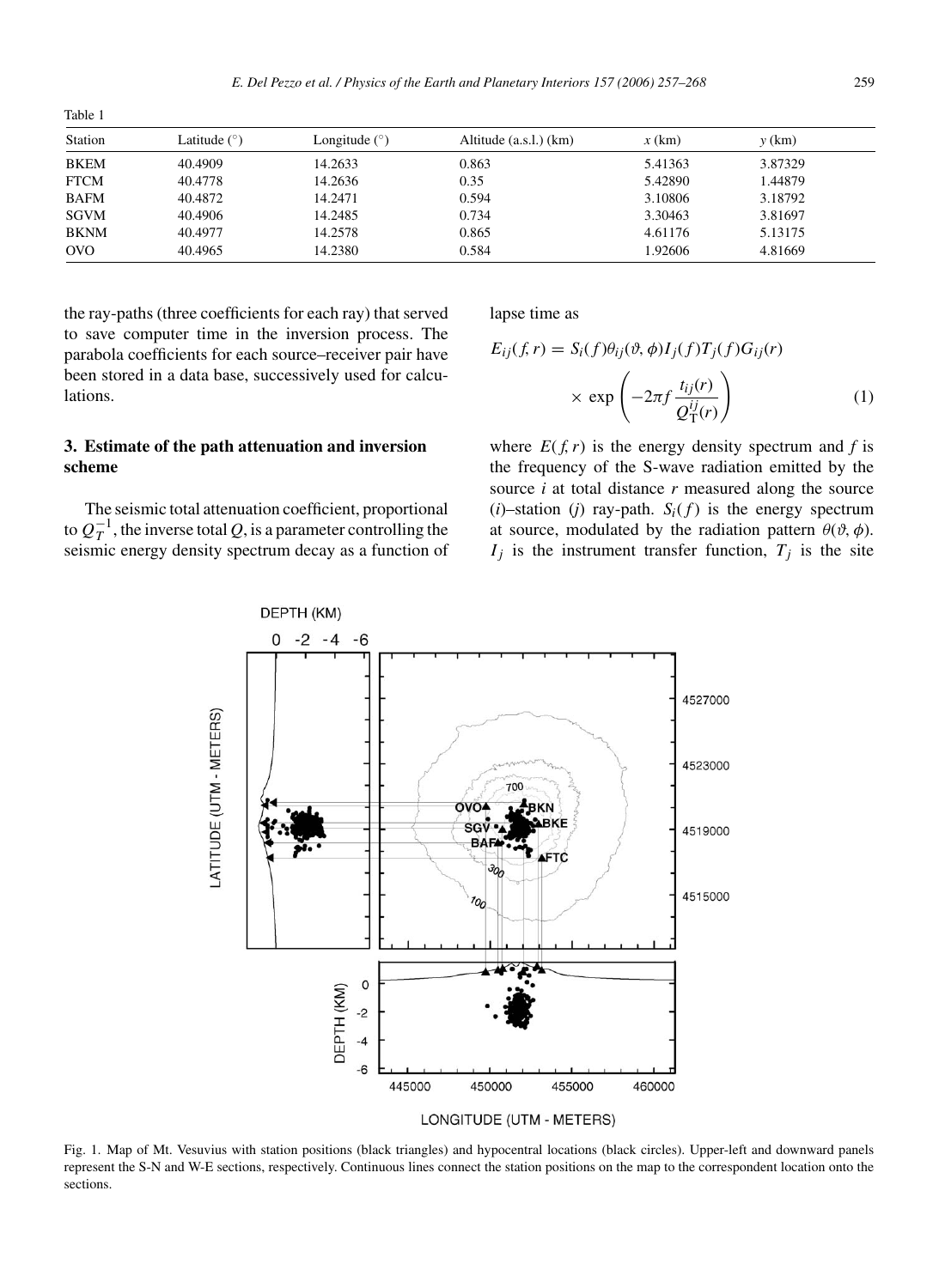<span id="page-3-0"></span>

Fig. 2. Ray-path projections on E-W and N-S sections of Mt. Vesuvio for the seismic events used in the present study. Rays obtained with a parabolic ray-tracing represent the Fermat's paths of minimum travel time.

transfer function and *G* is the geometrical spreading term.  $t_{ij}$  is the travel time along the ray whose coordinate is *r* and  $Q_T^U$  is the total quality factor mea-<br>sured along the ray-path  $Q_T$  defines the fractional ensured along the ray-path.  $Q_T$  defines the fractional energy lost per cycle,  $\Delta E$ , through the formula  $Q =$  $-2\pi E/\Delta E$ .

The estimate of  $Q_T^{-1}$  from estimates of  $E(f, r)$  is<br>total factors depending on the responses function of several factors depending on the responses of instrument, site and source. Among these terms the one that is better known is the instrument response, while site and source effects are less known. This is mostly due to the complex task of discriminating on seismograms the site and source effects. By eliminating the source and site terms in the estimate of total *Q* with a single station method is consequently an important pre-requisite for any attenuation tomography problem.

Based on the phenomenological properties of the coda waves, [Aki \(1980\)](#page-11-0) expressed the coda energy spectrum, evaluated around a given lapse time,  $t_c$ , as a function of the "average" medium properties as

$$
E^{C}(f, t_{c}) = S_{i}(f)I_{j}(f)T_{j}(f)P(f, t_{c})
$$
\n(2)

where  $P(f, t_c)$  is independent on both source–receiver distance and directional azimuth and the radiation pattern term  $(\theta_{ii}(\vartheta, \varphi))$  disappears due to the well known properties of coda waves [\(Aki, 1980\).](#page-11-0) The coda Power  $P(f, t_c)$  can in principle take any analytical form as it is independent of the assumed scattering model. It depends on the average properties of the earth medium [\(Sato and](#page-11-0) Fehler[, 1998\). H](#page-11-0)ere we assume the validity of the single scattering model for sake of simplicity, and hence

$$
P(f, t_{c}) = \frac{2g_{0}}{t_{c}^{2}V_{0}^{2}} \exp[-2\pi ft_{c}/Q_{c}(f)]
$$
 (3)

where  $Q_c$  is the so called coda- $Q$ , depending on frequency,  $g_0$  is the scattering coefficient (averaged on the volume encompassed by the coda waves [Sato and Fehler](#page-11-0) [\(1998\)\)](#page-11-0) and  $V_0$  is the average velocity. Dividing Eq. [1](#page-2-0) for Eq. 2 we obtain for each source–station pair, at lapse time  $t_c$ 

$$
\frac{E_{ij}(f,r)}{E^C(f,t_c)} = \frac{\theta_{ij}(\vartheta,\phi)}{P(f,t_c)} G_{ij}(r) \exp\left[-2\pi f \int_{\text{ray}} \frac{dl}{v(l)Q(l)}\right]
$$
\n(4)

obtaining an expression independent of energy level at source, site and instrument transfer function. In formula (4) the attenuation operator has been substituted with the path integral along the seismic ray, where  $v(l)$  is the velocity along the path *l*.  $\theta_{ij}(\vartheta, \varphi)$  in principle depends on source azimuth  $\phi$  and incidence angle  $\vartheta$ .

We make the assumption that this dependence becomes negligible when the estimate of  $E_{ii}(f, r)$  of Eq. (4) is made on a time window of duration much greater than the source duration [\(Gusev and Abubakirov, 1999\).](#page-11-0) This assumption is based on the following simple conceptual model. Source pulse signals propagates along the ray path. Their amplitude and duration depends on the seismic moment rate function. In case of small (*M <* 3) earthquakes, the source pulse duration is of the order of 0.2 s, given an expected source size of few hundreds of meters. The seismic pulses following the direct wave are generated by the interaction of the primary pulse with the earth medium heterogeneities. These can be assumed randomly located inside a volume surrounding the seismic ray. This sort of ray tube is the volume where the scattering processes generate the wave packet in the first few seconds of seismogram after the direct S-arrival. Due to the random nature of the scattering process, the seismic radiation in the time window of duration *T* starting at the S-wave first arrival is a sort of natural average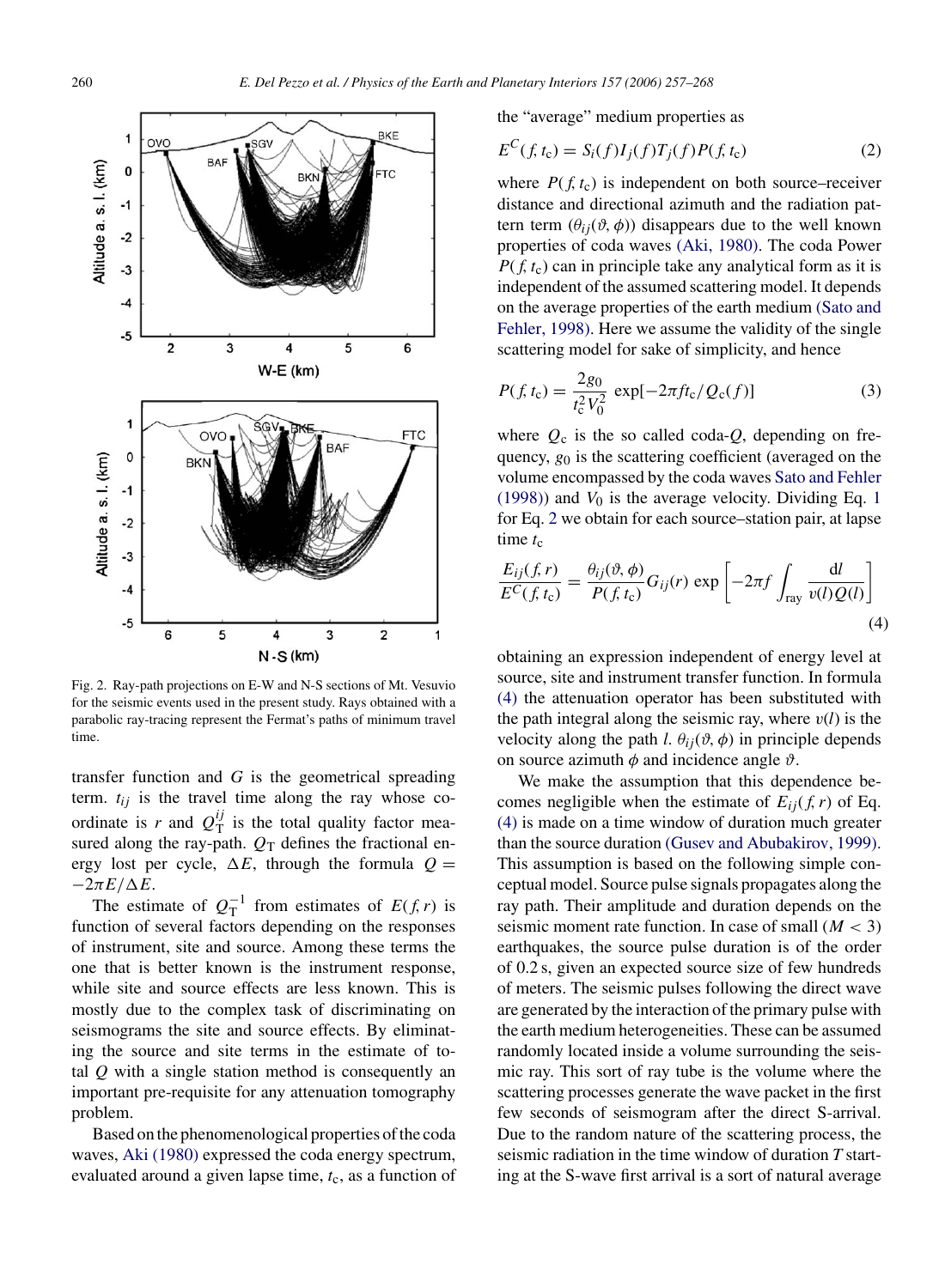<span id="page-4-0"></span>produced in a wide range of directions from the station and hence becomes independent on  $\vartheta$  and  $\varphi$  at increasing *T*. We made a test confirming the validity of this assumption that will be described later in the present paper.

Taking  $G(r)=r_0^2/r^2$ , where *r* is the total length of the smic ray and  $r_0$  a reference length set at 1 km and seismic ray and  $r_0$  a reference length set at 1 km, and transforming energy in amplitude, Eq.[\(4\)](#page-3-0) may be written as

$$
\ln\left(\frac{|A_{ij}^{S}(f)|}{|A_{ij}^{C}(f,t_{c})|}\cdot r_{ij}\right) = K(f,t_{c}) - \pi f \int_{r_{ij}} \frac{dl}{v(l)Q(l)},
$$
\n(5)

where  $A_{ij}^S$  and  $A_{ij}^C$  are the spectral amplitudes of respectively S and coda  $K(f, t_0)$  is constant for each frequency tively S and coda,  $K(f, t_c)$  is constant for each frequency band, depending only on the average properties of the earth medium and  $r_{ij}$  is the total length of the seismic ray for the couple *i j*. Introducing the slowness  $s(l) = 1/v(l)$ , and discretizing we can write

$$
R_{ij} = K(f) - \pi f \sum_{b=1}^{B} l_{ijb} s_b Q_b^{-1},
$$
 (6)

where  $R_{ij}$  represents the log of amplitude spectral ratio premultiplied by *r*; index *b* indicates the *b*-th block in which the earth medium is divided and *B* is the number of blocks. *sb* and *lijb* are, respectively the slowness and the length of the ray-segment crossing the *b*th block. Eq. (6) can be linearly inverted for  $Q_b^{-1}$ .

## **4. Data analysis and results**

#### *4.1. Test of independence from radiation pattern*

We first visually check how much the quantity *Rij* varies with S-wave window duration *T*. We observe that for  $T > 3$  s,  $R_{ij}$  does not significantly vary with the window length. This should imply that a certain stability for the estimate of  $R_{ij}$  is reached for 3 s window duration. Then we select few events among those with high signal to noise ratio at all the stations. After correcting the amplitudes for geometrical spreading and for the average *Q* already estimated for the same area by [Bianco et al. \(1999\)](#page-11-0) we estimate the log of spectral ratio between direct S radiation and coda radiation for each station (we average over the two horizontal components of the ground motion). Coda window starts at lapse time of 8 s and ends at 12 s. Then we average over the stations and estimate the standard deviation  $\sigma$ . This procedure is repeated for different values of time duration of the S-wave window. As an example, we plot



Fig. 3. The standard deviation,  $\sigma$ , obtained calculating the average (over stations) of the log of spectral ratio between direct S radiation and coda radiation, after correcting the amplitudes for geometrical spreading and for the average *Q*, is represented in the lower panel as a function of the time window duration, for a quake recorded at all the stations (an example at BKE station is reported in the upper panel). Downward arrow indicate the empirically determined optimal window length.

in Fig. 3  $\sigma$  as a function of the time window duration for a quake recorded at all stations. From the pattern of  $\sigma$  we deduce that after around 3s of duration, the standard deviation of the spectral ratio averaged over the stations falls below 70% of the maximum. Interpreting the fluctuations around the average as mainly produced by radiation pattern effects, we deduce from this pattern as an indirect confirmation of validity for the assumption made in the conceptual model described above.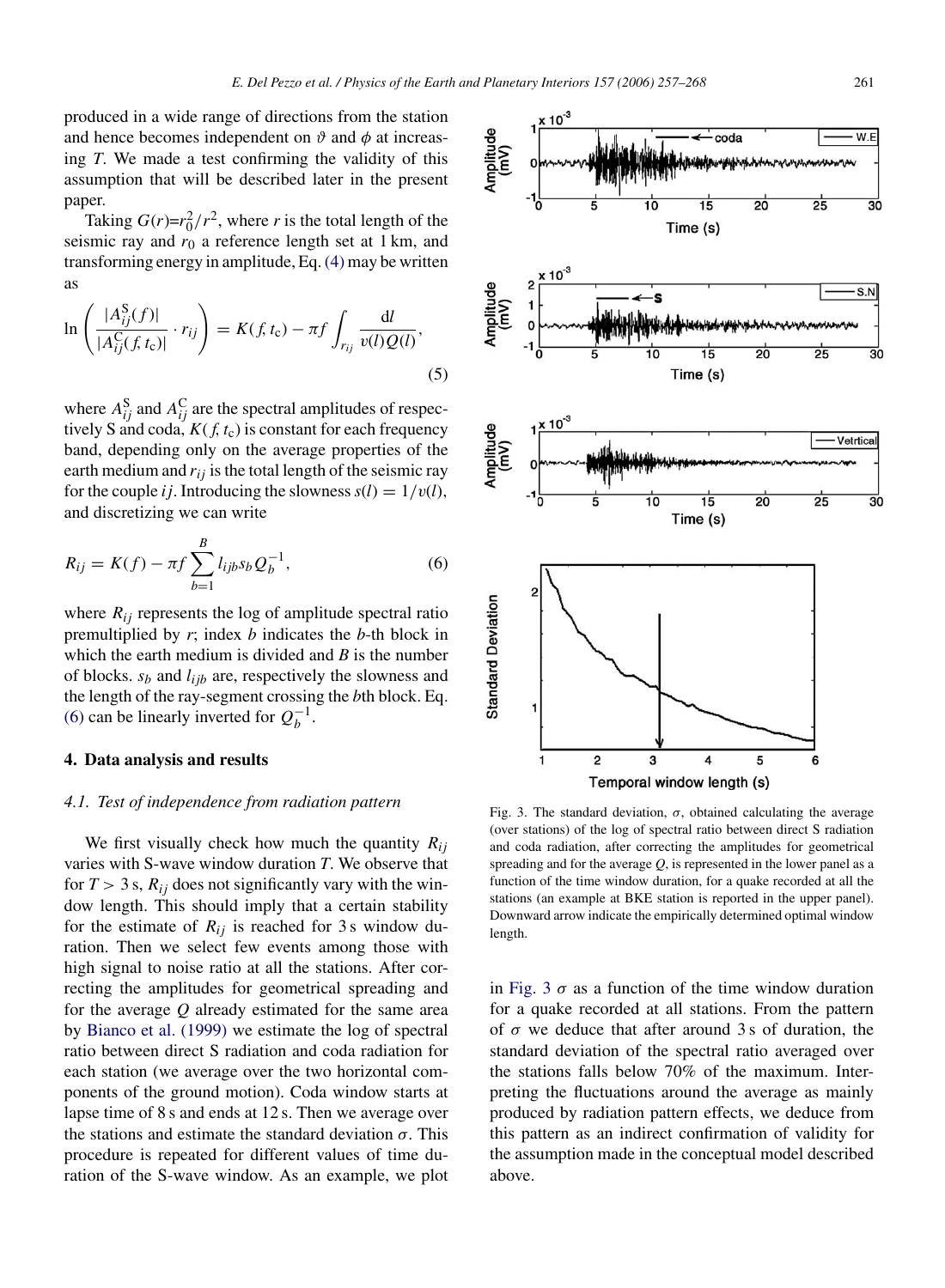<span id="page-5-0"></span>Table 2

| $f_{\text{low}}$ | $f_c(Hz)$ | $f_{\text{high}}$ |
|------------------|-----------|-------------------|
| 2.4              | ٩         | 3.6               |
| 4.7              | 6         | 7.2               |
| 8.2              | 12        | 15.8              |
| 12.4             | 18        | 23.6              |

# *4.2. Estimate of the observables, discretization, and inversion technique*

For the considerations above reported, we set the duration of the S-waves time window at 3 s starting from the S-wave travel time. Coda signal time window starts at 8*s* lapse time and ends at 12 s. We set this value (12 s) because for most of data utilized the signal-to-noise ratio is greater than three for lapse times smaller than 12 s. An FFT is applied to the windowed signals (we used a cosine taper window with tapering at 10% both for S and coda) for both the horizontal components of the ground motion. The spectral amplitude is log-averaged over the components in the frequency bands centered at  $f_c$  with bandwidths  $(\pm \Delta f)$ , as reported in Table 2 is then calculated, and finally the ratio between the S-wave window and the coda window is calculated.

The natural logarithm of the ratio is premultiplied by the ray path length to obtain an estimate of  $R_{ij}$ .  $R_{ij}$  is calculated for the two horizontal components. The earth volume under study has the surface extension of  $9 \text{ km } \times$ 9 km and a depth extension of 4.5 km. We discretized this volume by a cubic grid with spacing of the grid nodes chosen on the base of two main criteria: the first is that the wavelength must be smaller than the grid spacing (the wavelength of the seismic signals utilized in this work span from 0.1 to 0.6 km); the second is that the ray density in each grid volume-cell must be sufficiently high to guarantee a robustness of the inversion and an

optimal resolution. We calculate the intersections of the ray paths with volume cells, obtaining the quantities  $l_{ijb}$ . *sb*, the slowness in each volume cell, is the average in the volume cell of the slowness values taken from velocity tomography (SCA02). The constant  $K$  (see formula [\(6\)\)](#page-4-0) in the assumption of single scattering is given by

$$
K = \frac{t_{\rm c}^2 V_0^2}{2g_0} \exp\left(\frac{2\pi f t_{\rm c}}{Q_{\rm c}}\right) \tag{7}
$$

and can be independently estimated from the already determined estimates of *<sup>Q</sup>*<sup>c</sup> [\(Bianco et al., 1999\)](#page-11-0) and *<sup>g</sup>*<sup>0</sup> ([Del Pezzo et al. submitted for publication\)](#page-11-0) that are reported in Table 3.

We can invert the problem expressed by formula  $(6)$ simultaneously for *K* and the set of  $Q^{-1}$ , or we can apriori set *K* to the value already estimated and resolve only for the set of  $Q^{-1}$ .

The inversion problem can be rewritten for sake of compactness in a simpler way, changing the couple of indexes *ij* in a single integer index, *<sup>k</sup>*. *<sup>k</sup>* ranges from 1 to *N* pairs where *N* pairs is the number of source station pairs, and designates the corresponding ray-path. Analogously, *N* cells indicates the total number of blocks. Denoting  $K(f)/\pi f$  as  $C(f)$  we rewrite formula [\(6\)](#page-4-0) as

$$
C(f) - \frac{R_k}{\pi f} = \sum_{b=1}^{N_{\text{rcells}}} l_{kb} s_b Q_b^{-1}
$$
 (8)

In vectorial form, representing the suite of the ray-paths,

$$
\mathbf{d}(f) = \mathbf{Gm}(f) \tag{9}
$$

where **d** contain the calculated spectral ratios for each frequency band, averaged over the two horizontal components of ground motion, for all the ray-paths. **G** is a

| $\cdots \cdots$   |              |                      |                       |                       |  |
|-------------------|--------------|----------------------|-----------------------|-----------------------|--|
| Station           | $f_c = 3 Hz$ | $f_c = 6 \text{ Hz}$ | $f_c = 12 \text{ Hz}$ | $f_c = 18$ Hz         |  |
| $Q$ -coda inverse |              |                      |                       |                       |  |
| <b>BKEM</b>       | 7.7          | 4.9                  | 5.2                   | 3.9                   |  |
| <b>FTCM</b>       | 8.1          | 5.3                  | 3.7                   | 4.2                   |  |
| SGVM              | 6.4          | 7.1                  | 5.6                   | 4.7                   |  |
| <b>BKNM</b>       | 8.0          | 4.7                  | 5.9                   | 4.7                   |  |
| <b>OVO</b>        | $\tau$       | 6.8                  | 6.5                   | 6.4                   |  |
| $f_c$             |              |                      |                       | $\langle g_0 \rangle$ |  |
| 3 Hz              |              |                      |                       | 1.9                   |  |
| $6\,Hz$           |              |                      |                       | 2.1                   |  |
| 12 Hz             |              |                      |                       | 1.6                   |  |
| 18 Hz             |              |                      |                       | 1.5                   |  |
|                   |              |                      |                       |                       |  |

 $Q$ -cod[a](#page-11-0) inverse ( $\cdot$ 10<sup>3</sup>) estimated by [Bianco et al. \(1999\)](#page-11-0) and *g*), the average scattering coefficient, estimated by [Del Pezzo et al. \(submitted for](#page-11-0) publication).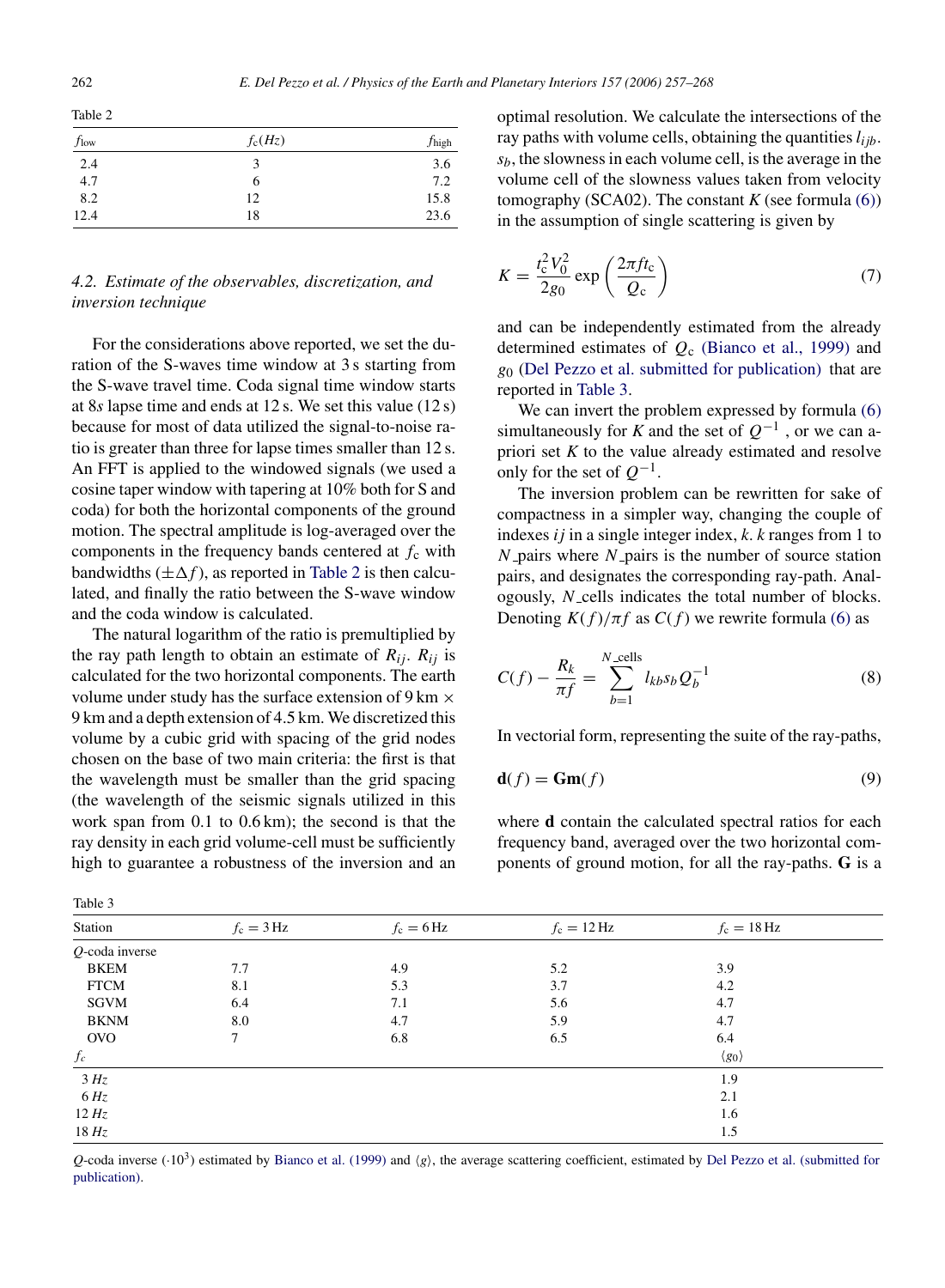<span id="page-6-0"></span>rectangular sparse matrix as

|   | $\lceil l_{11} s_1 \rceil$                           |                      |           |                     |           | $l_{12}s_2$ · $l_{1b}s_b$ 0 · $l_{1N\_cells}s_{N\_cells}$             |
|---|------------------------------------------------------|----------------------|-----------|---------------------|-----------|-----------------------------------------------------------------------|
|   | $l_{21}s_1$                                          | $l_{22}s_2$          |           | $\cdot$ 0           |           | $0 \cdot l_{2N \text{ } cells} s_{N \text{ } cells}$                  |
|   | $\bullet$                                            | ٠                    |           |                     |           |                                                                       |
| G |                                                      | 0                    |           | $\cdot$ $l_{kb}s_b$ | ٠         |                                                                       |
|   |                                                      | $\ddot{\phantom{0}}$ |           |                     | $\bullet$ |                                                                       |
|   | $\Omega$                                             | ٠                    |           |                     | ٠         |                                                                       |
|   | ٠                                                    | ٠                    |           |                     |           |                                                                       |
|   | $\lfloor l_{N \text{-pairs}} \rfloor$ s <sub>1</sub> | $\bullet$            | $\bullet$ | $\theta$            | $\bullet$ | $\cdot$ $l_{N_{\text{–pairs}}N_{\text{–cells}}S_{N_{\text{–cells}}}}$ |
|   |                                                      |                      |           |                     |           |                                                                       |

and **m** is the column vector containing the estimates of *Q*<sup>−1</sup> for each volume cell. The problem can be solved separately for each frequency band. The inversion is linear and needs to be constrained to obtain only positive values of  $Q^{-1}$ . We solve the problem using the positive least squares algorithm "lsqnonneg" deployed in MAT-LAB [\(Lawson and Hanson, 1974\).](#page-11-0)

## *4.3. Resolution*

We determined the optimal dimension of the cubic cell together with the resolution of the method with a trial and error approach. We base our test on two synthetic images, the first consisting of a high *Q*-contrast block,  $0.9 \text{ km} \times 1.8 \text{ km}$  located in central position respect to the crater (see Fig. 4a) and the second of a checkerboard structure, with high *Q*-contrast among the blocks (Fig. 4b). We use the ray-tracing with the same configuration of sources and stations as that associated with the real data, and calculate the synthetic S-to-coda spectral ratios, adding log-normally distributed noise with a percent standard deviation of 15%. Then we invert using the inversion scheme [\(9\)](#page-5-0) and by trial and error determine the minimum cell dimension (fulfilling the restriction that must be greater than the maximum wavelength, as already discussed above). We selected the minimum cell dimension as that reasonably well reproduces the in-



Fig. 4. Resolution tests based on two synthetic images. Panel a represents a high *<sup>Q</sup>*-contrast block, 0*.*9 km <sup>×</sup> <sup>1</sup>*.*8 km located in central position respect to the crater; panel b represents a checkerboard structure, with high *Q*-contrast among the blocks . Test results (respectively panel c and d) reproduce the input values within less than 30% of uncertainty for cells crossed by a minimum of 40 rays. Grey scale represents the *Q*-value scale utilized.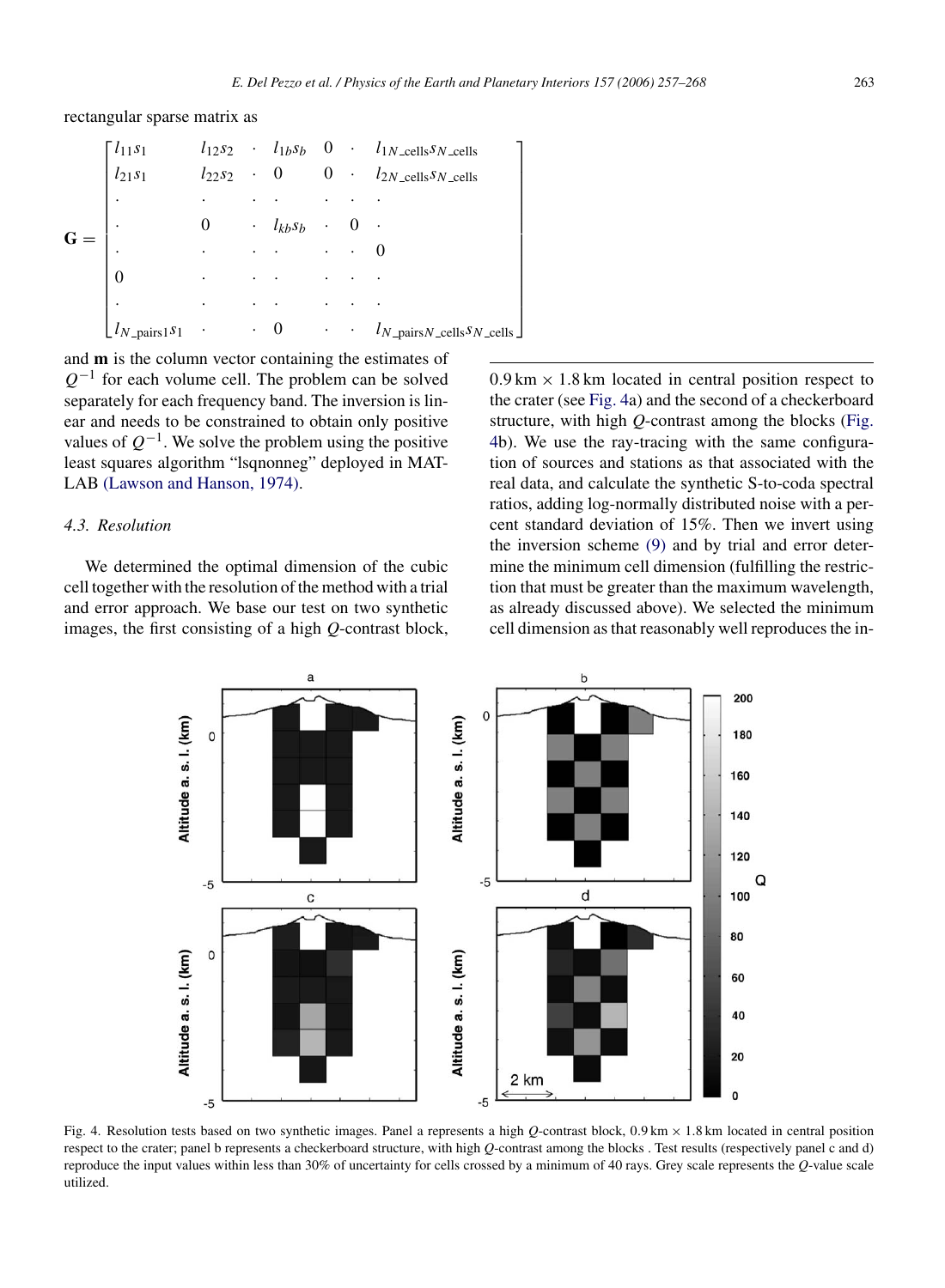<span id="page-7-0"></span>

| Table 4                          |     |    |     |    |     |     |     |              |
|----------------------------------|-----|----|-----|----|-----|-----|-----|--------------|
| Block#                           |     | ◠  |     |    |     |     |     |              |
| Robusteness test                 |     |    |     |    |     |     |     |              |
| Q                                | 33  | 29 | 185 | 72 | 122 | 139 | 262 | 440          |
| $\sigma$ (from Covariance)       |     |    |     |    | 20  | 14  | 20  | 110          |
| $\sigma$ , 5% of data reduction  |     |    |     | 16 | 17  | 34  | 35  | 119          |
| $\sigma$ , 10% of data reduction |     |    |     | 19 | 27  | 42  | 43  | 169          |
| $\sigma$ , 20% of data reduction |     |    |     | 23 | 57  | 64  | 76  | 220          |
| $\sigma$ , 30% of data reduction | 304 | 97 | 157 | 29 | 349 | 202 | 15  | 283          |
| $Rl_{\alpha\alpha}l_{\alpha}$    |     |    |     |    |     | ь   |     | $\mathbf{Q}$ |

Stability test

*<sup>Q</sup>*, *<sup>g</sup>*max 33 29 185 72 121 138 263 440 Robusteness and stability. The upper table reports for eight blocks the estimate of *Q* from the inversion process applied to the entire data set (first row), the variance of this estimate (second row) and the variances calculated from the tests applied to a reducted number of equations. Till to a 20% of reduction results show robusteness in the solution. The lower table reports for the same eight blocks the values of *Q* from the inversion process (upper row) and those obtained fixing the *<sup>g</sup>*<sup>0</sup> value of formula [\(7\)](#page-5-0) at the extremes of the confidence interval.

Block# 1 2 3 4 5 6 7 8

*Q* 33 29 185 72 122 139 262 440 *<sup>Q</sup>*, *<sup>g</sup>*min 33 29 185 72 122 139 262 439



Fig. 5. Tomography results, obtained for the frequency band centered at 12 Hz. We use four different perspectives, each one shifted by 90◦. The main features of the attenuation structure of Mt. Vesuvius are essentially a laterally uniform low *Q* region in the first 1.8 km of crust (from the top) under the volcano, and a heterogeneous *Q*-structure below this depth.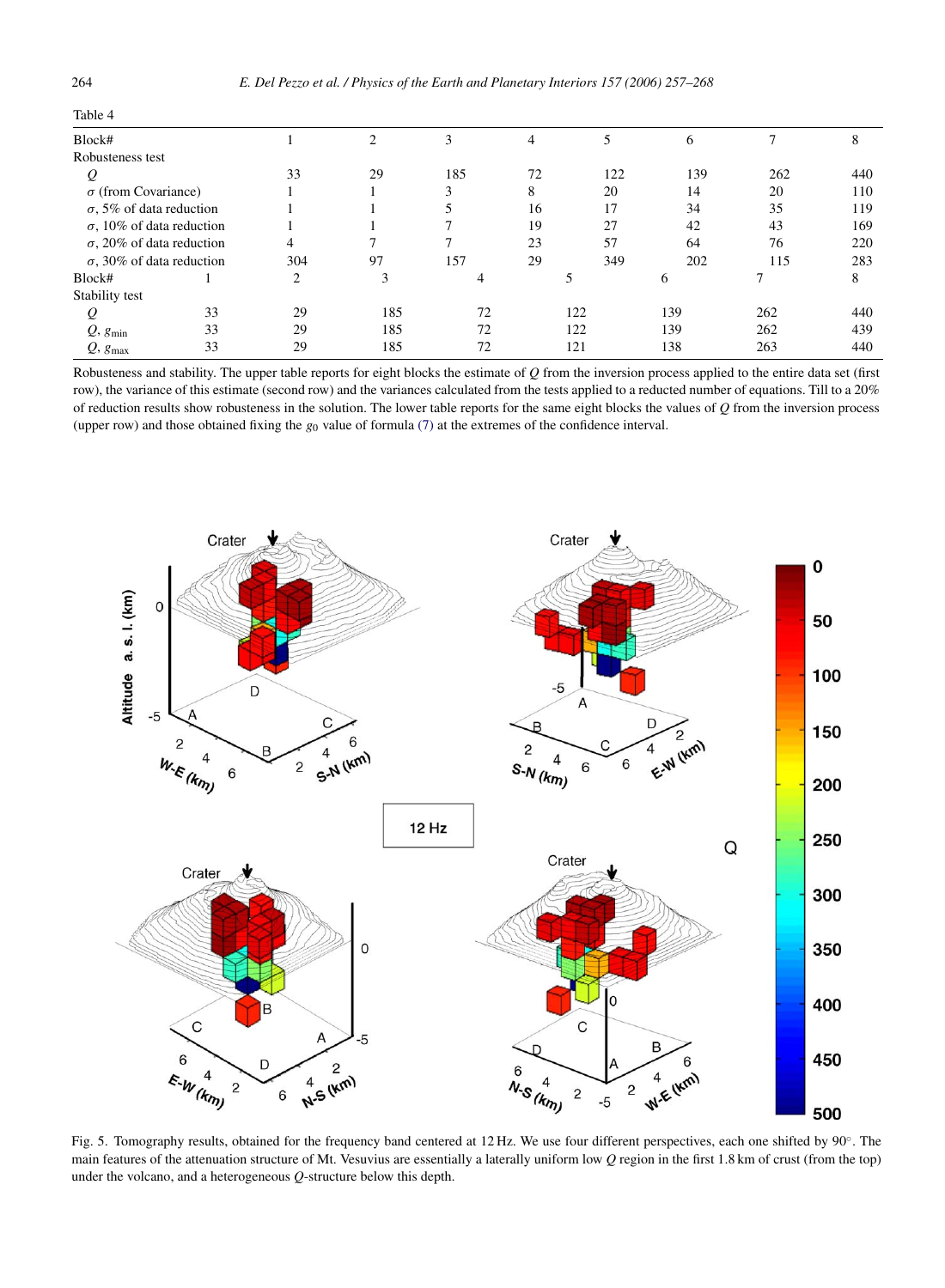put image. In these test we empirically observe that cells crossed by a minimum of 40 rays reproduce the input values within less than 30% uncertainty. The cell dimension of 0.9 km results to be optimal. Fixing this volume cell dimension and representing the results for the sole cells crossed by more than 40 rays, the two synthetic images result well resolved ([Fig. 4c](#page-6-0) and d).

The robustness of the method is tested using a bootstrap approach [Lees and Crosson \(1989\)](#page-11-0) and [Tichelaar](#page-11-0) and Ruff [\(1989\)](#page-11-0) We reduced the number of equations of 5%, 10%, 20% and 30% with a random extraction, obtaining, for each percent group, 100 data set. For each of these data set we resolved the inversion process, and estimated the *Q* factor and its standard deviation for each block from the average of the 100 solutions. Then, we compare these solutions with the solution obtained from the whole data set (and with its covariance matrix). We observe a significative increase in standard deviation for the random extraction of 30% of data, whereas for that obtained for 5%, 10% and 20% the standard deviation is comparable with that from the entire data set. We report in [Table 4](#page-7-0) the output of this test (obtained at 18 Hz central frequency) for a number of eight selected blocks.

Stability of the solution is indirectly tested by changing the value of the constant  $C(f)$  in formula [\(8\), l](#page-5-0)etting *g*<sub>0</sub> of Eq. [\(7\)](#page-5-0) to vary between the values of  $g_{min} = 1$ 

and  $g_{\text{max}} = 2.5$  that represent the error limits of this estimates as reported by [Del Pezzo et al. \(submitted for](#page-11-0) publication). Results from these tests ensure that the solution obtained is practically insensitive to  $C(f)$  as reported in [Table 4](#page-7-0) for the same suite of eight selected blocks reported for the robusteness test.

## *4.4. Results*

We show in [Figs. 5 and 6](#page-7-0) the results obtained for the frequency bands centered at 12 and 18 hz. In the band centered at 6 hz signal to noise ratio at 12 s lapse time is often below the threshold. This implies that we consider for the inversion a limited data set. Consequently, results for the band centered at 6 hz show that at this frequency only few blocks can be resolved, and consequently are not considered here. The main features of the attenuation structure of Mt. Vesuvius are essentially a laterally uniform low *Q* region in the first 1.8 km from the top of the volcano, and an heterogeneous *Q*-structure below this depth. In the E-W sections (Fig. 7b and 8b) an high *Q* zone (blue and green colored blocks) centrally located respect to the crater axis, surrounded by lower-*Q* blocks can be easily visualized. The results obtained at 18 hz are better defined than those at 12 hz showing five additional resolved blocks. The high *Q* contrast blocks are



Fig. 6. The same of [Fig. 5, f](#page-7-0)or the frequency band centered at 18 Hz. In this frequency band, the high-*Q* zone located at approximately 3 km b.s.l. is more evident than that imaged at 12 Hz.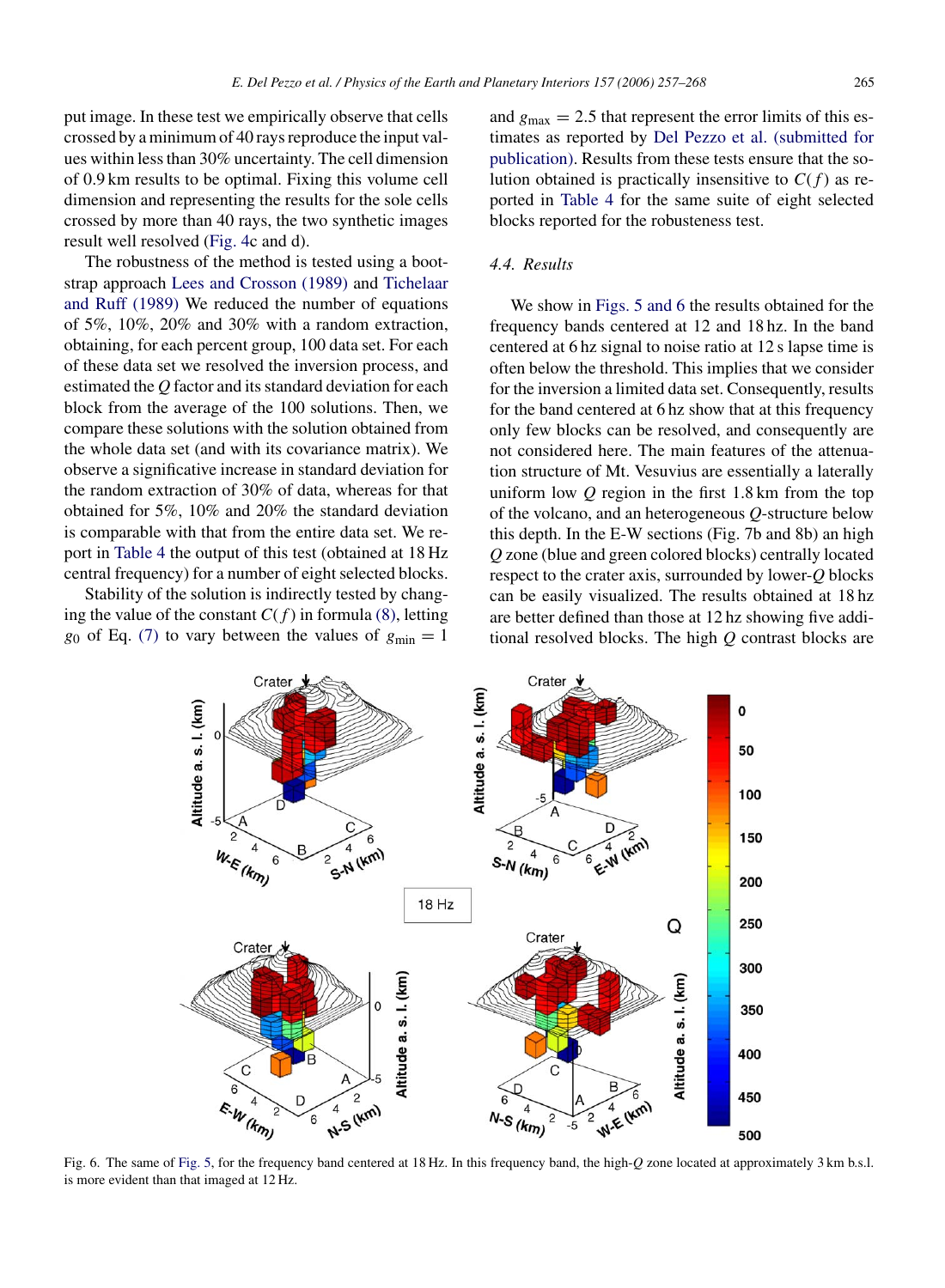<span id="page-9-0"></span>

Fig. 7. *Q*-tomography results, obtained for the frequency band centered at 12 Hz, representing W-E (panel b) and S-N (panel d) sections of the earth structure. The high *Q* contrast blocks have a pattern similar to that of the high velocity zones in the (a) W-E and (c) N-S cross sections of the P-wave velocity structure inferred by the travel time tomography (SCA02). In panels a and c white circles show the relocated hypocenters having size proportional to magnitude and the low velocity layer toward N is linked to the deepening of the limestone basement.

distributed in space similarly to the high velocity zones inferred by the travel time velocity tomography (SCA02) which has been utilized in the present study for the ray tracing, reported in the same figures for sake of comparison. This high velocity zone has been interpreted by SCA02 as the upper part of the limestone basement and is consistent with the depth of the limestone top retrieved from active seismic tomography underneath Mt. Vesuvius using the TOMOVES data set [Zollo et al. \(2002\).](#page-11-0)

## **5. Discussion and conclusions**

In the present paper we have measured the total attenuation for S waves with a method almost independent of site and radiation pattern, obtaining a tomography image of Mt. Vesuvius. As the S-wave high attenuation zones may be indicative of the presence of magma patches, the application of the present methodology is particularly suitable to the study of volcanic areas (Figs. 7 and 8).

The total attenuation is represented by the inverse quality factor,  $Q_T^{-1}$ , that can be expressed as

$$
Q_{\rm T}^{-1} = Q_{\rm i}^{-1} + Q_{\rm Sc}^{-1} \tag{10}
$$

where  $Q_1^{-1}$  is the inverse of the intrinsic quality factor<br>and  $Q_1^{-1}$  is the inverse of the sectoring quality factor and  $Q_{\text{SC}}^{-1}$  is the inverse of the scattering quality factor<br>(Sato and Febler, 1998). How total *O* is separated into [\(Sato and Fehler, 1998\).](#page-11-0) How total *Q* is separated into its parts needs to be known in order to correctly interpret the attenuation images. The interpretation of the present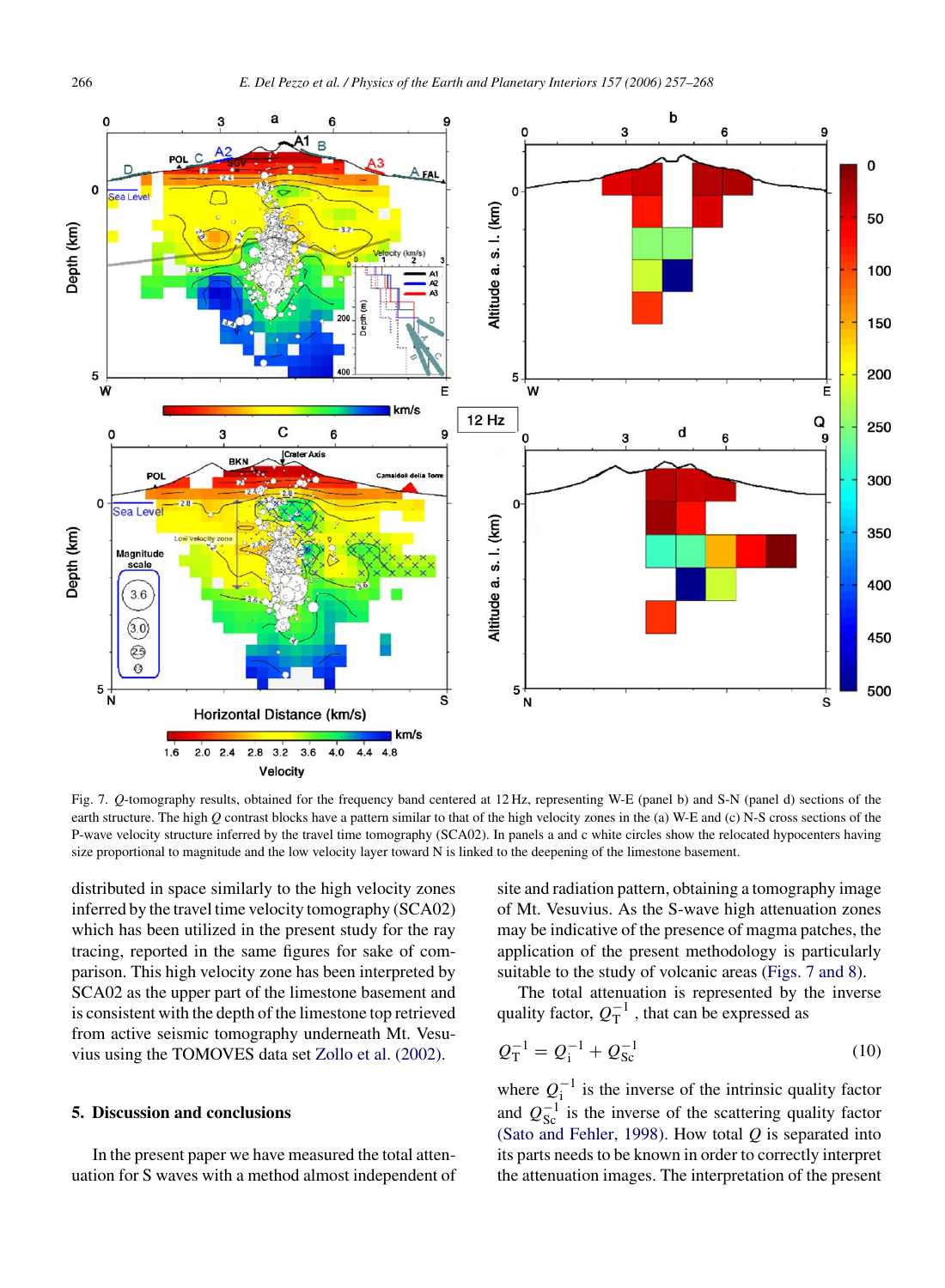

Fig. 8. The same of [Fig. 7, f](#page-9-0)or the frequency band of 18 Hz.

results may be facilitated by considering the results of a previous study [\(Bianco et al., 1999\)](#page-11-0) on seismic attenuation on Mt. Vesuvius, and by a more recent observation, concerning a reappraisal of the separated  $Q_1^{-1}$  and  $Q_{SC}^{-1}$ <br>parameters, averaged on the entire volcano (Del Pezzo parameters, averaged on the entire volcano (Del Pezzo et al., submitted for publication). These two studies indicate that  $Q_{\rm Sc}^{-1}$  could dominate in average over  $Q_{\rm i}^{-1}$ .<br>Thus we think that the observed *O*-anomalies may be Thus, we think that the observed *Q*-anomalies may be attributed predominantly to variations of scattering *Q*. The low-*Q* materials composing the shallow structure of Mt. Vesuvius (quality factors as low as less than 50) should indicate high heterogeneity. We attribute this heterogeneity to the presence of a mixture of indurated lava flows and relatively inconsolidated pyroclastic materials, associated with the past eruptive activity of this volcano. This zone reaches a depth of about 2 km under the top of topography. *Q*-Tomography also evidences a zone with high *Q*, which coincides with the zones with highest P-wave velocity where most of the largest earthquakes occurs. This zone should be the less heterogeneous. We think that it may be partly composed by the upper part [of limestone basement unde](#page-11-0)r the volcano with a high homogeneity and high rigidity respect to the surrounding rocks. We consequently exclude that this high-*Q* body is composed by the residual magma bodies emplaced during the last 1944 and preceding eruptions. In synthesis, the S-wave attenuation tomography reproduces the same features of the P-velocity tomography even though the resolution of the attenuation tomography is poorer (a half of that associated with velocity tomography) and can be interpreted in the same way. This similarity consequently reinforces one of the interpretation already done by SCA02, that there are no evidences of a shallow magma body in the first 4 km below the ground